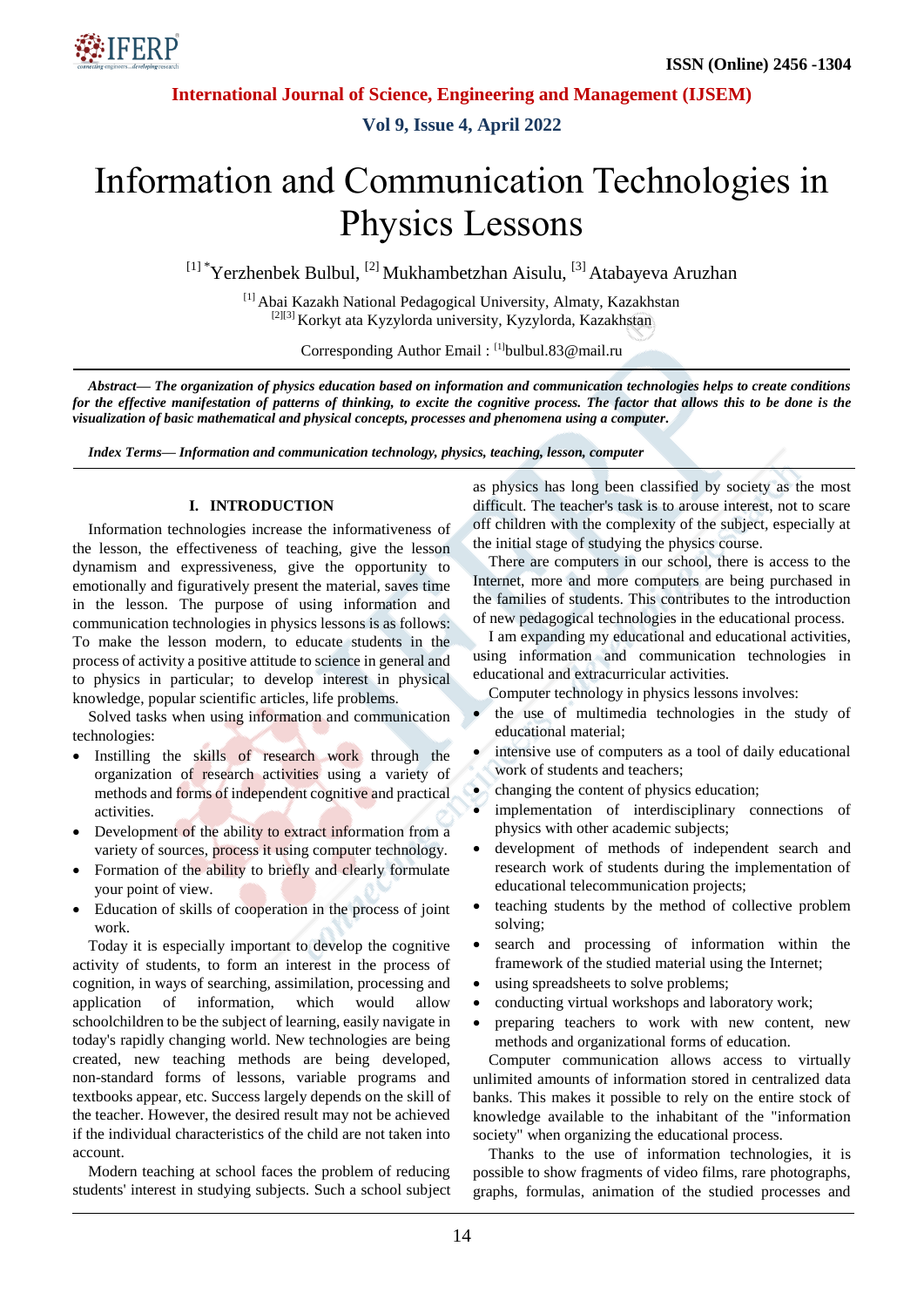

**International Journal of Science, Engineering and Management (IJSEM)**

## **Vol 9, Issue 4, April 2022**

phenomena, the operation of technical devices and experimental installations, listen to music and speech, and turn to interactive lectures.

With the help of a computer, you can show such phenomena and experiments that are inaccessible to direct observation, for example, the evolution of stars, nuclear transformations, quantization of electronic orbits, etc. Using models from a virtual laboratory created in the project environment "Living Physics", you can simulate the processes occurring in a cyclotron, mass spectrometer, show the movement of electrons in a magnetic field. Demonstration of experiments, micro-processes that cannot be done at school, is possible without showing real experiments.

No less practical was the use of photographs of posters taken with a digital camera. In electronic form, these posters are more clearly visible to everyone in the classroom, especially since you can enlarge the necessary part of the poster.

It becomes possible to perform work in a virtual laboratory by selecting various initial parameters.

Many of my students who have a computer at home use training programs to perform creative homework, the results of which are presented in class. This allows me to conduct individual work with students, expand their educational environment.

To conduct thematic and final control of students' knowledge, I have compiled and used computer tests in the lessons.

When using information technologies in teaching electrostatics, the main software of the discipline can be electronic reference books, tabular processors (Excel), special programs (Mathcad, Maple, etc. computer programs) [1; 2].

The use of information technologies in teaching electrostatics contributes to the improvement of students' knowledge of the subject, a conscious understanding of the methods of cognition of this field of science, the ability to work with information flows from various sources. With the help of computer programs, students solve problems in electrostatics using a given system of relations and connections. Solving problems with the help of programs consists mainly of four stages: analysis of the problem condition; choice of the order of the problem statement; construction of a system of equations describing the phenomenon under consideration; transformation of the resulting system of equations and calculation of the required quantities.

When teaching electrostatics using information technology, the following informative material can be presented:

1. computational experiment. The role of experiment in the cognition of electrostatic phenomena. The role of computer technology in conducting research and experiments. Software tools for conducting virtual experiments. The Electronic Workbench application.

2. Software tools used for mathematical modeling of electrostatic phenomena (tabular processors, programming systems, Mathcad mathematical package) [3].

3. Quantitative and qualitative physical problems on the topic of Electrostatics. Various ways of making a report. The scheme of the report output. Computer software for solving problems (tabular processors, programming systems, the Eureka mathematical package).

4. processing of research results. Plotting diagrams. Working with tabular data. Introduction of multimedia objects.

The following advantages of using new information and computer technologies can be noted [4]:

- the presence of a clear and interesting interface;
- multimedia capabilities:
- creating conditions for independent work of students;
- the student develops the skills of educational work;
- changing attitude to knowledge, allows you to think quickly;
- gets used to solving persistent problems;
- conditions are being created for the student's self-development;
- the intellectual qualities of the student are developing;
- the student independently performs homework, actively participates in the assimilation of exercises and knowledge.

In addition, the following benefits are provided to teachers in the teaching process:

- contributes to a more interesting organization of the educational process;
- allows you to effectively and effectively present the training material;
- use electronic textbooks, electronic textbooks, etc.;
- allows you to maintain electronic documentation.

During the implementation of these goals, there is a need to use new methods in the formation of students' information culture.

The basis of computerization of learning as a social process consists of two directions: computerization of knowledge and computerization of learning.

Computerization of learning covers only that area of computer application that is directly related to learning. In this context, the most voluminous is the computer usage space (training sessions, student testing, knowledge control, game classes, etc.).

The fascination and clarity of the lesson directly depends on the skill and curiosity of the teacher. Working on the Internet also opens up limitless opportunities for our students to learn about the achievements of world education and science. Without information and computer technologies worthy of the requirements of modern development, it is impossible to solve the above.